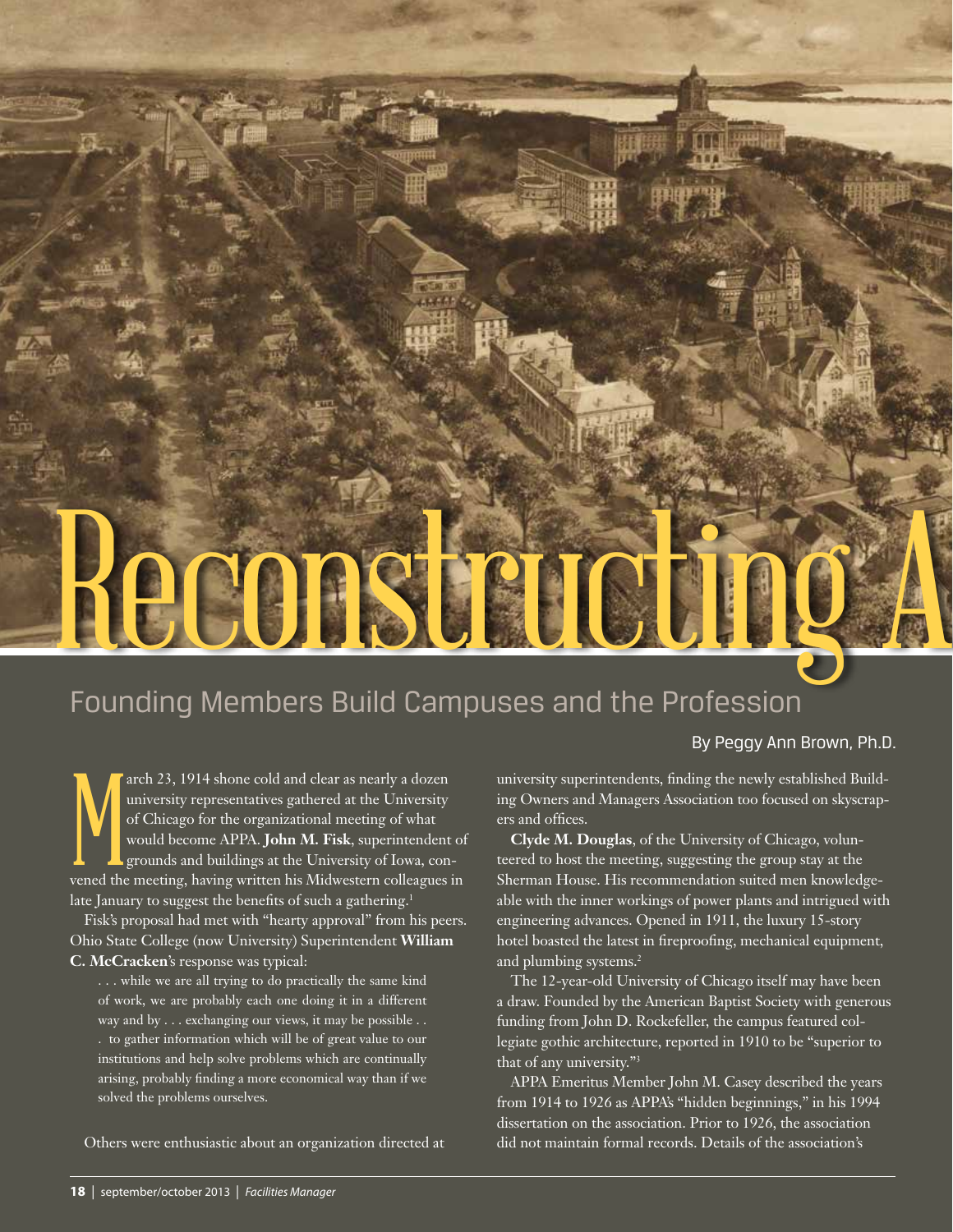

origins come from later reports (including a 1934 report that transcribed the responses to Fisk's 1914 letter) and members' reminiscences. Recently discovered 1916 and 1917 articles on the association's meetings may more accurately report attendance than interviews conducted with members decades later and provide new information for this article.<sup>4</sup>

Additional universities represented at the 1914 meeting likely included the Universities of Nebraska, Kansas, and Wisconsin; Purdue University; Iowa State Teachers College (now University of Northern Iowa); and Northwestern University.

Reporting on the 1917 meeting, *Buildings and Building Management* commented that because superintendents "have big problems on their hands of both construction and maintenance the advantages of finding out how the other fellow is doing his work is beneficial to all of them. Improvements and remodeling is going on constantly in almost every group of college buildings in the country."

## **THE 1914 COLLEGE CAMPUS**

In 1914 the average campus had seven buildings averaging 131, 200 square feet.<sup>5</sup> Professors and students were beginning to outgrow the lecture halls and laboratories that had defined colleges for decades. Expanded curricula would soon necessitate more sophisticated research facilities, buildings dedicated to specific disciplines, and office space for faculty and student services.

Along with the demand for improved facilities was an increase in the number of college students. In 1893, 595 U.S. colleges and universities enrolled 110,545 students; the number of institutions increased to 662 by 1916, while enrollments jumped to 329,387. That same year, the U.S. Education Bureau reported that "enormous expansion of State universities and state colleges of agriculture and mechanic arts [was] one of the outstanding features of the recent history of higher education."6

As representatives of major state universities, the founding APPA members' oversaw campuses at the forefront of this educational expansion. In 1914, the University of Iowa's 2,700 students could choose from ten colleges and four schools, located on a 50-acre campus boasting more than 30 buildings. Enrollment at the University of Wisconsin had nearly doubled between 1904 and 1914, reaching 3,830 undergraduates and 608 graduate students. To accommodate this growth, the university had expanded the campus to "36 large buildings, 43 of moderate size, and numerous small buildings."7

Purdue University's 2,399 undergraduate and graduate stu-

Above: Aerial view (artist rendition) of the University of Wisconsin ca. 1916.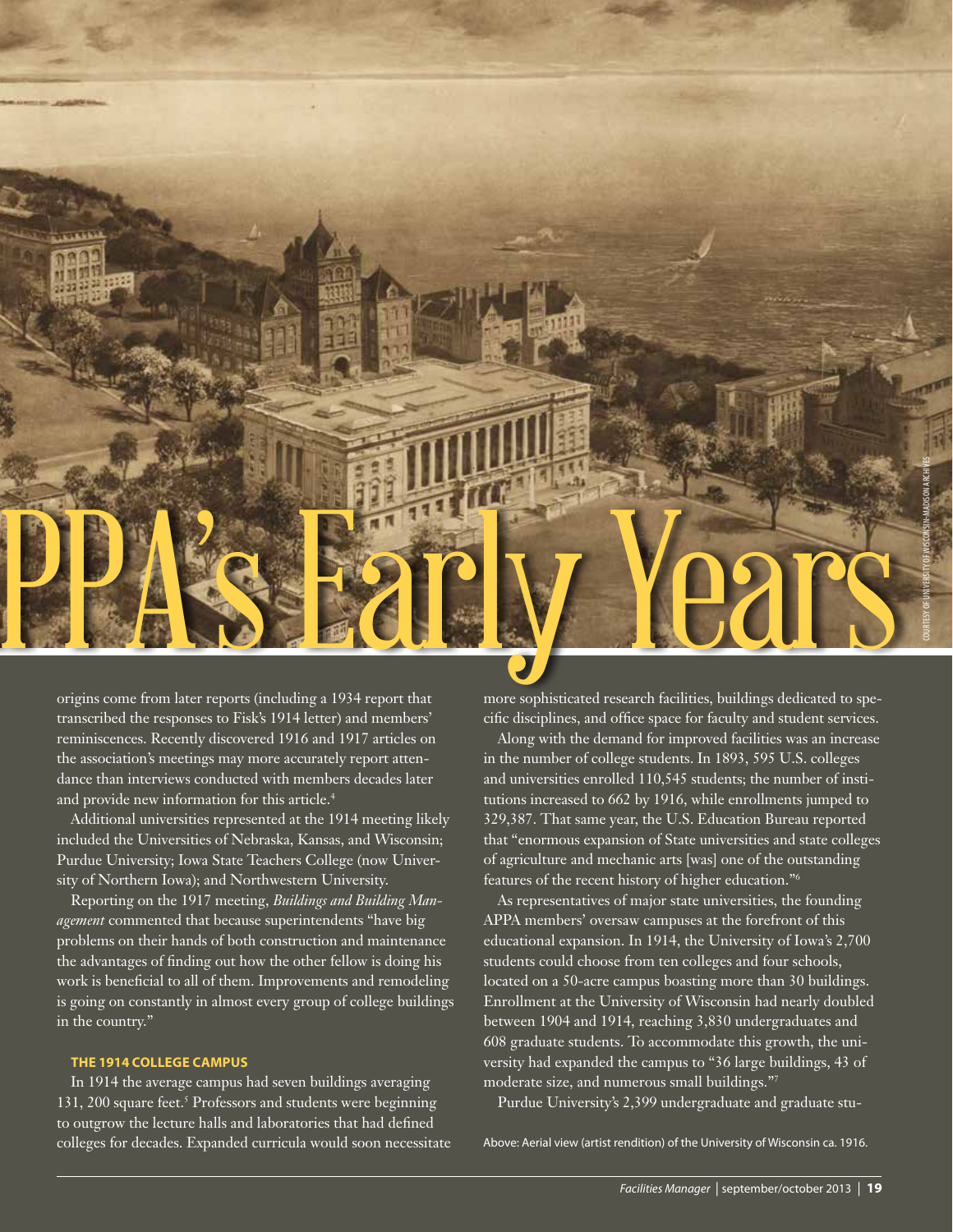

dents had access to 29 buildings, on 279 acres of campus and farm. Iowa State Teachers College's 40-acre campus served 1,297 students, with 15 major buildings as well as a number of smaller structures such as stables, shops, and garages.<sup>8</sup>

Overseeing campus expansion were departments of superintendent of buildings and grounds, a "more or less recent development," according to a 1910 Carnegie Foundation for the Advancement of Teaching bulletin.<sup>9</sup>

That the superintendent profession was still in its infancy can be seen in a 1917 Association of American Colleges' treatise on the efficient college. The author reported that the average college staff—based on a study of 16 campuses averaging 165 students—included a head janitor, an assistant janitor, an engineer, and a fireman. In contrast, he described the "efficient college" of 500 students, in which "all forces of the institution are working adequately and with the least

possible waste to accomplish its chief ends," and would include a superintendent of buildings and grounds, an engineer, two firemen, a head janitor, and four assistant janitors.<sup>10</sup>

The construction and maintenance needs of growing universities led APPA's founders to recognize the importance of professional leadership and oversight of their facilities and grounds. At the same time, the term "superintendent of buildings and grounds" had only been adopted around the turn of the century at many of the member schools. In 1904, for example, Northwestern University appointed **Gleason F. Starkweather** superintendent of its new Department of Uni-

Conference attendees at 1926 annual conference. Taken May 10, 1926 in front of the University of Michigan's south wing of the University Hospital; building is now known as North Hall and houses the U of M ROTC program. First occasion found in archives of a group photo and a record of conference proceedings; 11 of the 20 attendees are past APPA presidents.

#### *From left:*

- August E. Wennerstrom, Culver Military Academy
- A.H. Lavers, Michigan State College C.D. Bushnell, Purdue University*\** M.J. Miller, Michigan State College J.J. Crutcher, University of Kentucky*\** A.L. Wescott, University of Missouri H.L. Garwood, Northwestern University John M. Fisk, University of Iowa C.A. Livingston, University of Rochester*\** Charles E. Curtis, Cornell University*\**
- E.C. Pardon, University of Michigan*\** D.J. Griffiths, University of Pittsburgh W.E. Brockway, University of Colorado*\** Irving Truettner, University of Michigan W.M. Hand, Culver Military Academy A.F. Gallistel, University of Wisconsin*\** Thomas Sloss, Iowa State College*\** H.A. Hildebrandt, University of Minnesota*\** Lyman R. Flook, University of Chicago*\** W.A. Davenport, University of Michigan*\**

\* *Identifies those who had or would serve as APPA President*

versity Grounds and Buildings. The University of Illinois Board of Trustees established the superintendent position in 1895, placing all university janitors under his direction.<sup>11</sup>

APPA's pioneers implemented the technological innovations that were making life easier on campus and off. In 1893, Ohio State's McCracken helped replace gas lights with electricity in classrooms and laboratories.12 Over careers that stretched from the late 1800s into the 1920s and '30s, the founding members witnessed the introduction of telephones, automobiles, and electric street lights.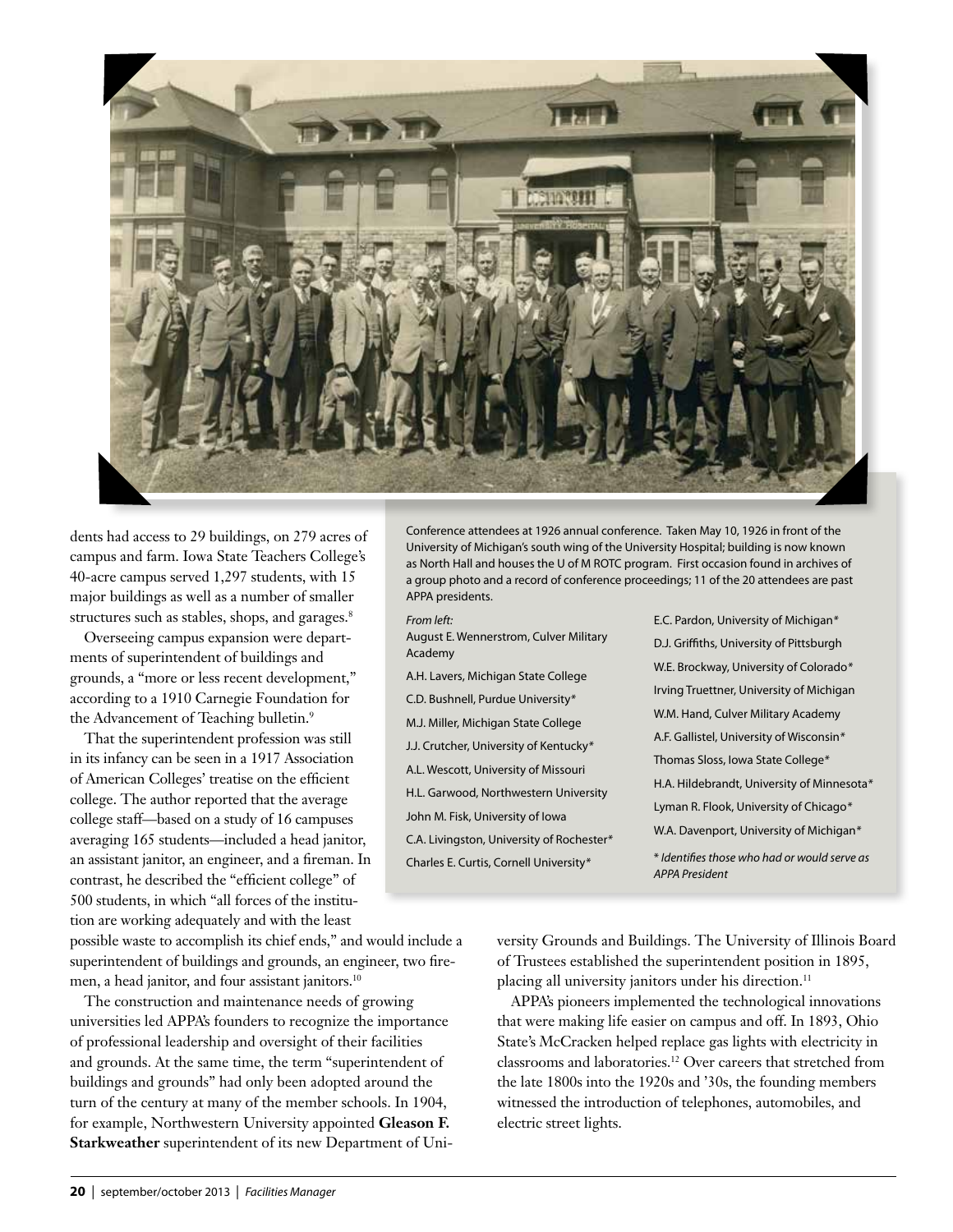# **CAMPUS CONCERNS**

No specific details have been located on the early association meetings. Returning from the three-day 1916 meeting at the University of Wisconsin, Northwestern University Superintendent Starkweather told the campus newspaper that mornings featured tours of university and state buildings, while afternoons were devoted to discussions of common interests.

The one-day 1914 meeting may have centered on the association's establishment. The following year, **James H. Marks**, University of Michigan superintendent, would serve as APPA's first president. The initial meeting opened the lines of communication between the campuses. Seven months after the meeting, the University of Illinois architect wrote members to ask about their janitorial procedures, "not with the idea of standardizing the practices . . . but to bring out the methods employed by different institutions to accomplish the same purpose."<sup>13</sup>

Beginning in 1926, the association then called the Association of Superinten-

dents of Buildings and Grounds of the Central Western Colleges and Universities—published its first meeting minutes. Topics ranged from power plant operation and the percentage of maintenance budgets used for grounds upkeep to campus parking and a comparison of maintenance costs for various types of flooring.14

Given Fisk's rationale for founding the association, such practical subjects were likely on the 1914

agenda. For instance, fireproofing would have been a topic of mutual concern. That year Iowa's Fisk warned the State Board of Education that the Old Capitol Building—the first campus building—was vulnerable to summer lightning storms. In 1911, University of Kansas Superintendent **Eben F. Crocker** had supervised the construction of a lake and pump house aimed at protecting new campus construction. Marks later recalled that during his tenure at Michigan a high-pressure fire protection system was installed although horse drawn trucks were still used to fight fires.15

Articles and advertisements in *Buildings and Building Management* during APPA's early years also may offer clues to members' interests. The magazine covered fireproofing, fire insurance, and fire



Ohio State College (now University) power plant, 1917. The plant was expanded several times and renamed McCracken Power Plant for APPA's 1924 president William C. McCracken.

officers (but no APPA).16

APPA's earliest members reveal the range of education and experience of campus facilities officers in 1914. None of the participants over age 50 had formal education past high school, while most of the younger men had earned engineering degrees. Prior to 1893, when the leading engineering societies met at



James H. Marks, APPA's first president, supervised construction of the University of Michigan's Alumni Memorial Hall before he left the university to join the Packard Motor Company.

codes and ran ads for fire retardants and fireproof doors, windows, and roofing. Writers also discussed efficient construction, exterior lighting, boiler room waste, and workmen's compensation. Advertisements promoted the latest in cleaning supplies and ventilation, plumbing, and lighting equipment.

# **1914 APPA MEMBERS**

The men who gathered for the 1914 meeting held valued positions on their campuses (see the sidebar for details on APPA's earliest members). Responsible for much of their institutions' early twentieth century growth, they appreciated that there was much to learn by studying how their peers approached comparable challenges.

Other campus administrators drew similar conclusions on the benefits of professional affiliations. In 1916, the U.S. Bureau of Education reported on the increase in national or regional groups dealing with "college and university problems." The bureau listed 18 groups, including college registrars and business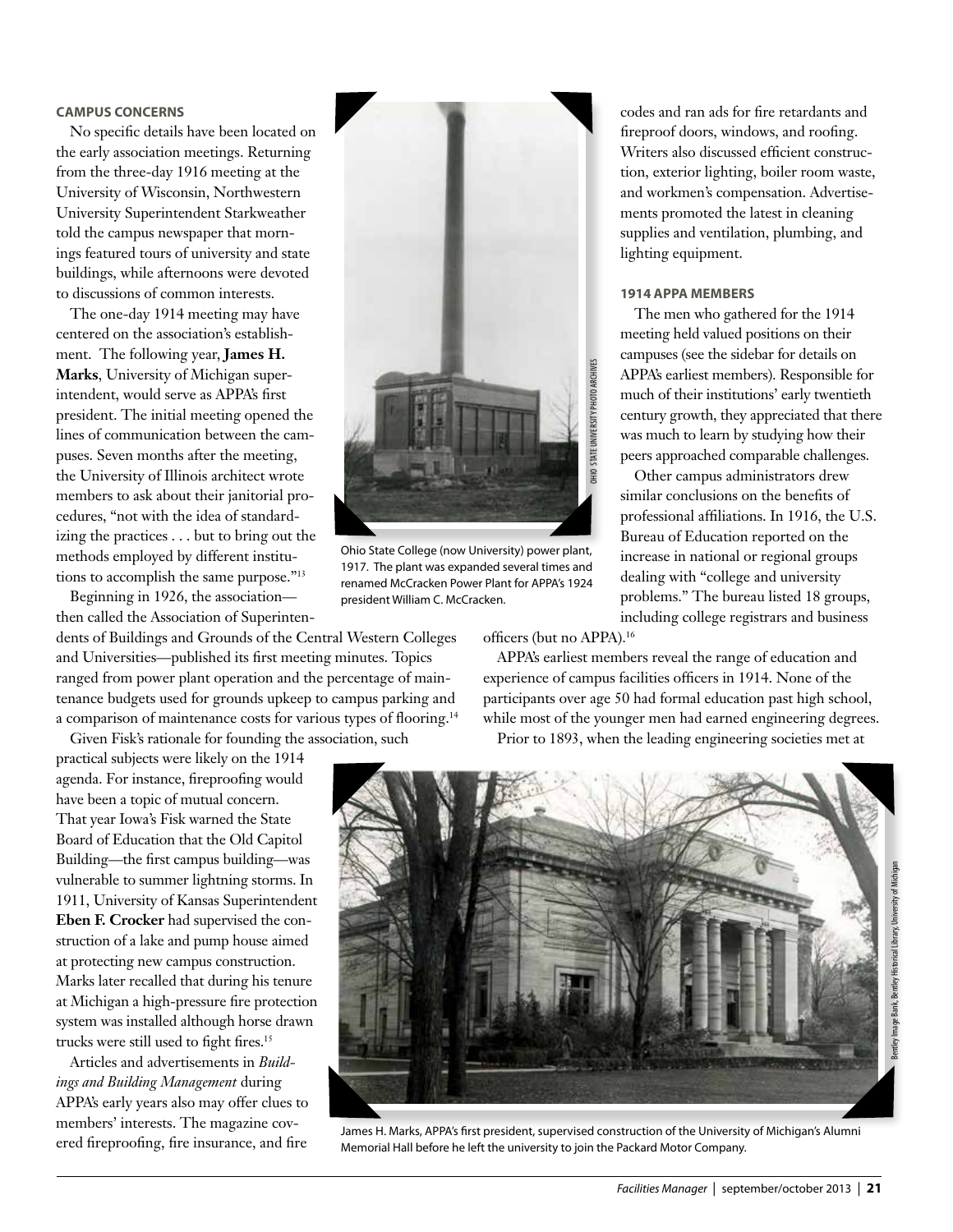the World's Columbian Exposition to discuss engineering education, "a 'self-made' practical man was still considered more useful to industry than a college-educated engineer." Their efforts, along with increased industrialization and mechanical complexity, increased the popularity of engineering education, which tripled between 1890 and 1910. At the 1913 meeting of the Land Grant College Engineering Association, members debated the merits of relying on engineering faculty to oversee the physical plant.<sup>17</sup>

Fisk and **Arthur Dufty**, Purdue University superintendent, graduated from Purdue's engineering programs. Similarly, Marks became superintendent of his alma mater, the University of Michigan, where he earned an engineering degree and had spent several years helping to design and construct the campus's 37-inch reflecting telescope.18

The lack of a college degree did not deter Northwestern's Starkweather, at 71 the oldest 1914 attendee. A high school graduate, he had gained mechanical and managerial experience working for a railroad, foundry, and iron works over the course of 30 years. A letter of recommendation confirmed the breadth of Starkweather's background:

 . . . a man who can run whatever of steam engines, dynamos, elevators and so on, with gumption about gas pipes and water ditto. . . he can make an engine, a dynamo, mend an air pump, run an electric circuit, lead a prayer meeting, play an organ, put up a lightning rod, mind his business, or make other people mind theirs.19

**James E. Robinson**, of Iowa State Teachers College, came from a family of building contractors. Both his father and son had helped erect campus buildings, and he oversaw his first college project in 1890. Additional work led to his appointment in 1901 as superintendent. In this capacity, he assessed architectural plans and managed the construction of the campus's large brick and limestone buildings; designed and built smaller struc-

# APPA's Earliest Members

Although it is difficult to identify who attended the initial 1914 association meeting, the following individuals most likely participated (\*) or were reported at the time to have attended a meeting in 1916(#) or 1917 (+). The information below was compiled from the author's research and the kind assistance of university archivists.

## **Cornell University**

+Charles E. Curtis (1862-1958). Education: BS in civil engineering, Cornell University, 1885. Prior experience: engineering positions for mines, steel company, railroad. Superintendent of Buildings and Grounds, 1915-1931, Cornell University. APPA: President, 1928. Supervised more than \$12 million in construction at Cornell.

#### **DePauw University**

#Hubert Webster (1872-?) Education: AB, sociology, DePauw, 1913. Business Manager, DePauw, 1913-1918; minister, 1918-?

# **Iowa State College of Agricultural and Mechanic Arts (now Iowa State University)**

[\*?]#+Thomas Sloss (1859-1937). Education: Trained by his father, a master builder, emigrated from Scotland in 1884. Prior experience: building contractor; Iowa Railway and Light Co., 1890- 1910. Superintendent of Buildings and Grounds, 1910-1936, Iowa State College. APPA: President, 1917, 1923, 1931. As superintendent, Sloss was said to personally respond to emergency calls day or night "just as the old family physician did."

# **Iowa State Teachers College (now University of Northern Iowa)**

\*+James E. Robinson (1857-1934). Prior experience: building contractor, including work on campus. Superintendent of Buildings and Grounds, 1901-1931, superintendent of maintenance, 1931-1935, Iowa State Teachers College. Praising his abilities as an architect, mechanic, and contractor, the college president said "he is competent to discover errors and correct them. . . (and) ingenious in devising the necessary construction in any problem, having due regard to the appearance and also to the function."

#### **Northwestern University**

Gleason F. Starkweather (1843-1926). Education: High School. Prior experience: Railroad mechanic; iron works manager; held two patents. Hired 1901 as university engineer and shop class instructor; Superintendent of Buildings and Grounds, Northwestern, 1904-1925. One of his responsibilities "was to stand behind the president on commencement days and deliver the graduates' diplomas."

#### **Ohio State University**

\*#+William C. McCracken (1863-1959). Education: 2 years of high school. Prior experience: Railroad fireman. Hired as chief engineer and head janitor, position evolved into Superintendent of Buildings and Grounds, Ohio State University, 1886-1938; part-time, wrote fourvolume History of the Physical Plant, Ohio State University, 1938-1946. APPA: President, 1924, Vice President, 1937. Honored at APPA's 23<sup>rd</sup> annual meeting, held in Columbus in 1937, for 50 years' service as a superintendent.

# **Purdue University**

+Arthur Dufty (1874-1937). Education: BS in mechanical engineering, Purdue University, 1899. Prior experience: Machine shop apprentice; conducted experiments in the university's railroad shop. Superintendent of Buildings, Purdue, 1904-1919; Superintendent of Buildings and Grounds, Oberlin College, 1919-1921; engineer, private industry, 1921-?. APPA: Secretary-Treasurer, 1917; President, 1919. Wrote his college thesis on "tests to determine the relative strength of large and small bolt heads."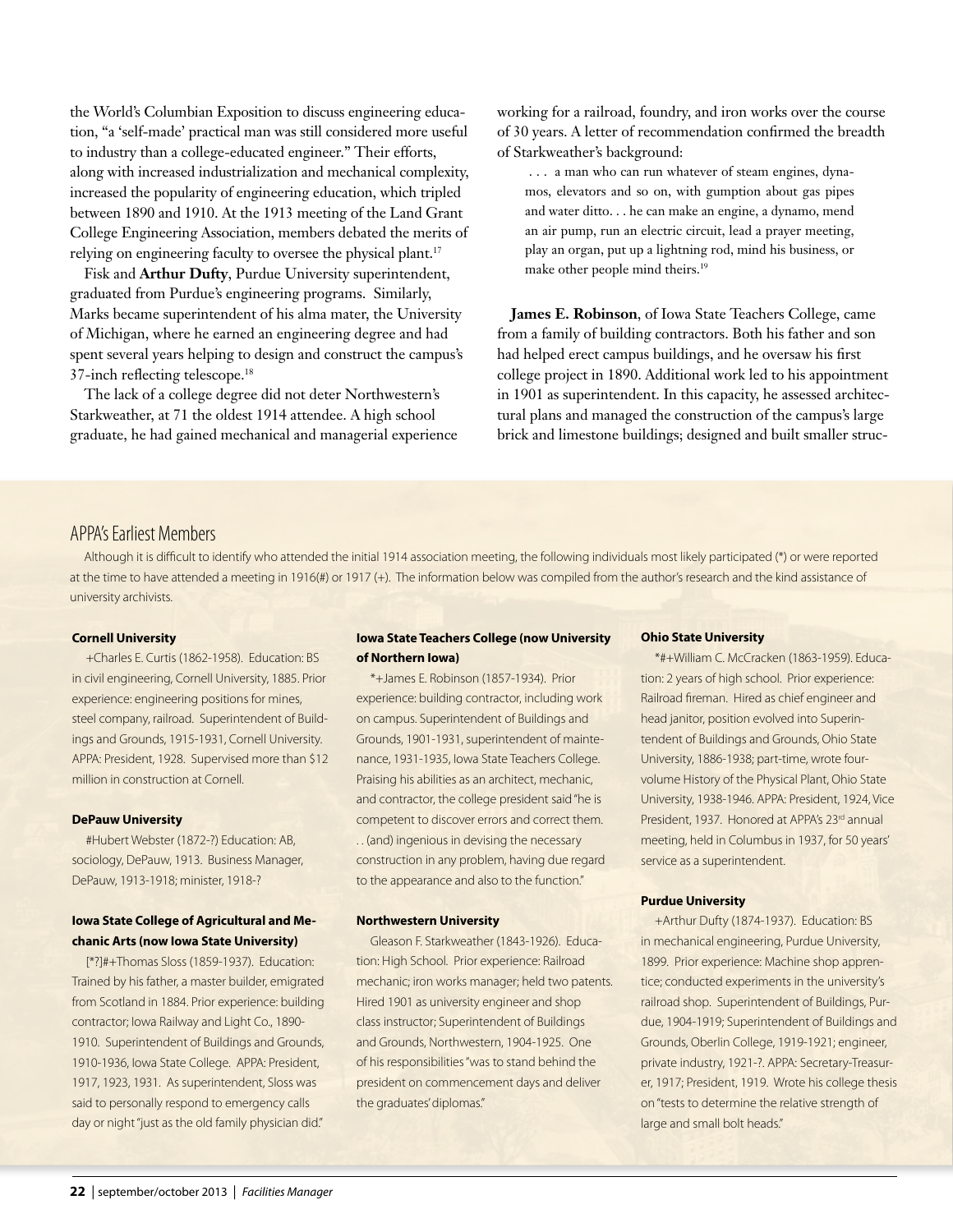tures, such as shops and garages; and supervised the college's maintenance and janitorial staffs.

Likewise, **Charles E. Chowins**, University of Nebraska superintendent, served as architect for many of the utilitarian structures on campus, such as the machinery hall, tractor test lab, and barns constructed during his 21-year tenure. A tribute to three-time APPA President

**Thomas Sloss**, of Iowa State College of Agricultural and Mechanic Arts (now Iowa State University), declared that "monuments to his skill and thoroughness are all over the campus." 20

APPA founders, such as Ohio State's McCracken, were said to be familiar with "every pipe, conduit, tunnel, and power line" on campus. Hired in 1886 to make "ordinary repairs" and oversee the gas, water, and heating systems, McCracken would eventually preside over a physical plant that had grown from four buildings to more than seventy. 21

The first annual conference of the newly formed Association of Superintendents

of Buildings and



01655, SPECIAL COLLECTIONS RESEARCH CENTER, UNIVERSITY JNWERSITY OF CHICAGO PHOTOGRAPHIC ARCHIVE, APF2-<br>11655, SPECIAL COLLECTIONS RESEARCH CENTER, UNIVERSITY<br>JF CHICAGO LIBRARY UNIVERSITY OF CHICAGO PHOTOGRAPHIC ARCHIVE, APF2- OF CHICAGO LIBRARY

Grounds of the Central Western Colleges and Universities met in Chicago in spring 1914. Attendees stayed at the Sherman House, left, and met on the campus of the University of Chicago, where construction of a new classics building, right, was underway.

# **State University of Iowa (now University of Iowa)**

\*#+John Meeker Fisk (1875-1931). Education: BS, electrical engineering, Purdue University. Prior experience: electric company manager. Superintendent of Buildings and Grounds, State University of Iowa, 1910-1931. In January 1914, wrote building superintendents of Midwestern colleges to propose meeting and forming an association. Despite being the catalyst for APPA's founding, Fisk never served as president.

#### **University of Chicago**

\*Clyde M. Douglas (1882-1919). Prior experience: Draftsman, 1908-1910; Superintendent of Buildings and Grounds, University of Chicago, 1910-1915. APPA: hosted first association meeting.

+C.C. Anderson. No information was located on Anderson.

#### **University of Illinois**

#+Joseph A. Morrow (1870-1932). Superintendent of Central Heating Plant, ?-1902, Superintendent of Buildings, 1902-1932. Died in a car accident on the way to buy coal for the university.

#### **University of Kansas**

\*Eben F. Crocker (1850-1928). Superintendent of Buildings and Grounds, University of Kansas, 1903-1915; Supervisor of Public Schools, Lawrence, Kansas, 1915-? An unnamed KU

representative attended the 1916 meeting at the University of Wisconsin.

#### **University of Michigan**

\*#James H. Marks (1887-1979). Education: BS in engineering, University of Michigan, 1909. Prior experience: Draftsman, automobile plant; design and construction, University of Michigan telescope. Constructing Architect, University of Michigan, 1910-1911; Superintendent of Buildings and Grounds, University of Michigan, 1911-1916; Industrial Engineer, Vice President of Purchasing, Packard Motor Co., 1916-1946; management consultant, 1946-1965. APPA: First president, 1915. Provided a tour of the Detroit Packard Plant for attendees at 1926 meeting.

+Lyman R. Flook (1889-1969). Born in Canada, emigrated to the U.S. in 1893. Education: BS in engineering and architecture, University of Michigan, 1913. Chief draftsman, University of Michigan, 1913; Assistant Superintendent, Superintendent, University of Michigan, 1914- 1917; First Lieutenant, U.S. Ordinance Department, 1917-1919; Superintendent of Buildings and Grounds, 1919-1953, University of Chicago. APPA: President, 1921, 1922, 1934. University of Chicago physical plant grew from 17 to 70 million cubic feet during his tenture.

## **University of Minnesota**

[\*?]#+Henry A. Hildebrandt (?) Education: BS in electrical engineering, University of Minnesota.

1898. Prior experience: in charge of electrical lighting of St. Peter, Minn., 1898-?; New York railroad; Superintendent of Buildings and Grounds, 1910-1928, University of Minnesota. APPA: President, 1927. Received permission from Minnesota Board of Regents to attend 1923 APPA meeting with expenses not to exceed \$55.

#### **University of Nebraska**

\*+Charles E. Chowins (1856-1922). Education: Probably trained by his father, a cabinet maker, emigrated to the U.S. from England in 1878. Hired 1896 as assistant, engineering laboratory and wood shops; construction supervisor, 1899- 1904; superintendent of construction, grounds, and buildings, 1905-1921, University of Nebraska. His design masterpiece, the Plant Industry Building, was dedicated in 1913 and was the university's fourth largest permanent structure.

#### **University of Wisconsin**

\*#+Albert W. McConnell (1867-1953). Superintendent of Buildings and Grounds, University of Wisconsin, 1906-1919; government mail contractor in Madison, 1920-?. Superintendent of grounds APPA: President, 1916, 1918. The 1930 U.S. Census lists him as living in Los Angeles and working as the superintendent of grounds at an unidentified university.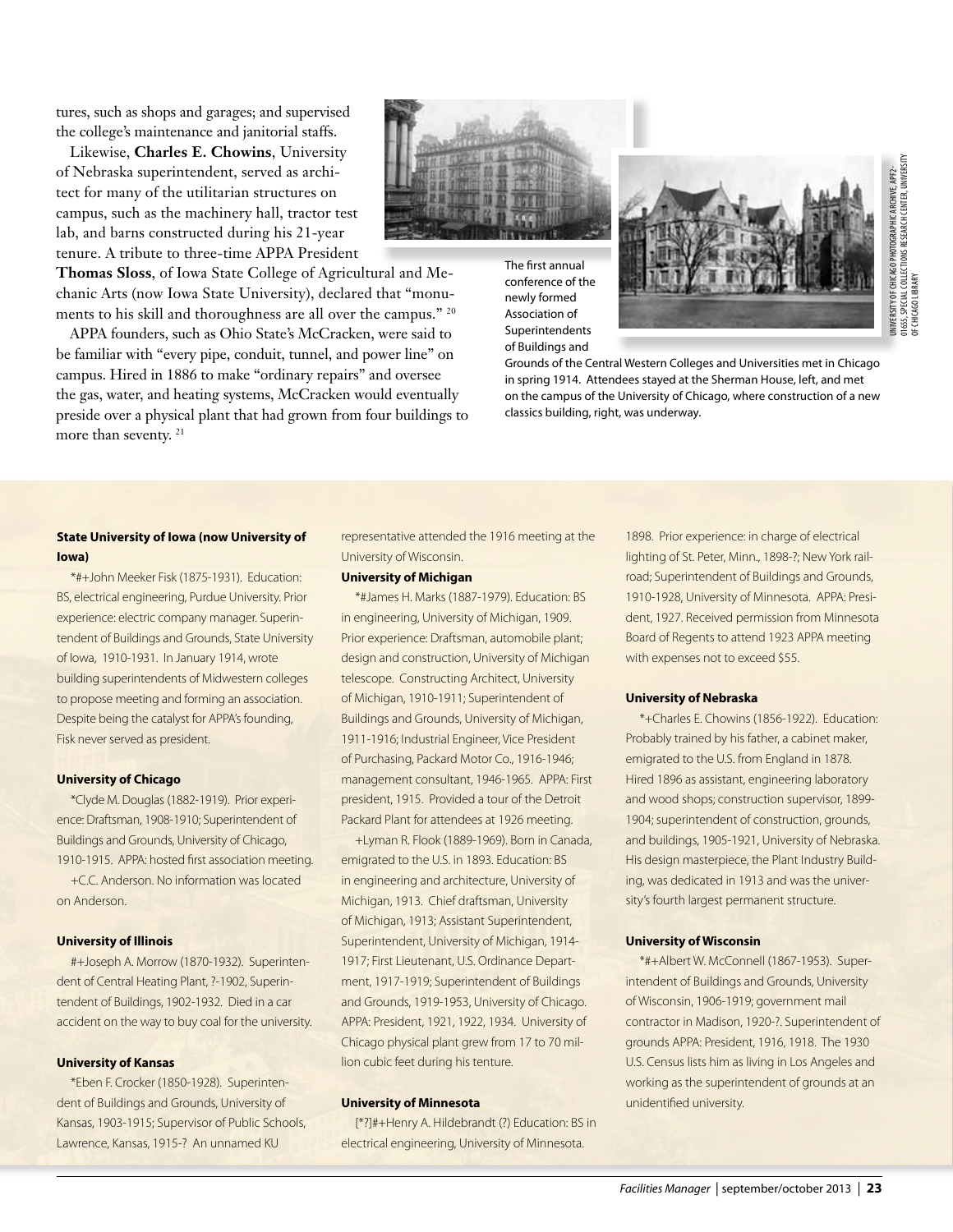# **THE FIRST APPA MEETINGS**

The men who gathered in Chicago in 1914 ranged in age from 71 (Starkweather) to 27 (Marks); their average age was just under 50. Their personal stories attest to the time span represented that day. Starkweather registered for the draft at the outset of the Civil War and recalled casting his first vote for Lincoln as president in 1864. Marks would later help retrofit the Packard Motor Company for production of Liberty airplane engines during World War I, and consulted with the War Production Board during World War II.22 Along with the campus superin-



J.E. Robinson oversaw construction on many of the early buildings at Iowa State Teachers College (now University of Northern Iowa).

tendents, representatives from Indianapolis Public Schools attended the 1916 meeting, joined by Culver Military Academy in 1917. (Culver's **August Wennerstrom** attended many early APPA conferences and was a survivor of the Titanic disaster.) By 1926, other institutions had begun to recognize the association's value, including several outside its self-designated "central western" borders, including Cornell University, University of Rochester, University of Colorado, and the University of

Pittsburgh. As the United States prepared to enter World War I to "make the world safe for democracy," higher education opened campuses for military drills and government research. Schools faced budget deficits as young men left to join the fight, while the increase in women necessitated new female dormitories.<sup>23</sup>

Coursework and extracurricular activities reflected Progressivism's belief in the value of scientific research, service, and government responsibility. Students chose from an increasing array of electives and attended classes year-round.

Through these changing times, APPA's founding members ensured that facilities and grounds were ready to meet the new challenges. The "Mr. Mac" and "Hurry Up" of campus lore (Ohio State and Northwestern, respectively) would never be completely replaced but would be joined by a professional staff of architects, engineers, and planners.24 Since 1914, APPA has continued to bring together these facilities professionals to share expertise, discuss best practices, and take their place as indispensable, forward-thinking campus leaders.

The good which has come to me, and I hope to others as well, is the real comradeship, one with the other, to be able to put aside all details of the job at home and to meet for a few days with those with whom I could sit and visit and confer with on some particular subject in which I was especially concerned and get some real good advice and information.25

*—John M. Fisk, University of Iowa, 1930*

#### END NOTES

- 1. APPA did not keep minutes of its meetings until 1926. Information on the 1914 meeting is drawn from later reports. Of particular interest are the 1934 minutes, which reprinted letters responding to Fisk's 1914 proposal. *See Minutes of the Annual Meeting of the Association of Superintendents of Buildings and Grounds of the Universities and Colleges,* 1934, 14-17.
- 2. "The New Sherman Hotel," *Construction News*, 6 August 1910.
- 3. Edwin E. Slosson, *Great American Universities* (New York City: Macmillan, 1910), 427, quoted in John Michael Casey, "The Association of Higher Education Facilities Officers: An Historical Evaluation of its Contributions to the Academy 1914 to 1990." Ph.D. diss., University of Georgia, 1994, 23.
- 4. Ibid.; "Superintendent is Back from Meeting," *Daily Northwestern*, 12 May 1916; "College Building Superintendents Meet," *Buildings and Building Management*, June 1917.
- 5. Casey, 207.
- 6. Samuel Capen and Walter John, *Higher education before and after the war*. U.S. Bureau of Education Bulletin, 1919, no. 88 (Washington, D.C. U.S. Bureau of Education, 1921), 6-7.
- 7. "On the Campus," *Bulletin of the State University of Iowa*, 7 February 1914; David Null, Director, University Archives, University of Wisconsin, E-mail to author, 16 July 2013.
- 8. Jonnie McConnell, Graduate Assistant, Karnes Archives and Special Collections, E-mail to author, Purdue University, 18 July 2013; Gerry Peterson, University Archivist, University of Northern Iowa, Email to author, 17 July 2013.
- 9. Morris Llewellyn Cooke, *Academic and Industrial Efficiency*. The Carnegie Foundation for the Advancement of Teaching, Bulletin 5. 1910, 42-43.
- 10. Calvin H. French, "The Efficient College," *Association of American Colleges Bulletin* 3 (March 1917), 19-36.
- 11. "Organize New Department," *The Northwestern*, 30 September 1904; *Statutes of the University of Illinois*. Urbana, Ill.: University of Illinois, 1896, 16.
- 12. "William C. McCracken" The Ohio State University Archives, Biographical Files, William C. McCracken [hereafter cited as OSU Bio Files, McCracken].
- 13. 1914 October 12 Letter from James M. White, Supervising Architect, University of Illinois, to Superintendent of Buildings, Northwestern, quoted in *Minutes of the Annual Meeting, 1934*, 18-19.
- 14. See *Minutes of the Annual Meeting of the Association of Superintendents*